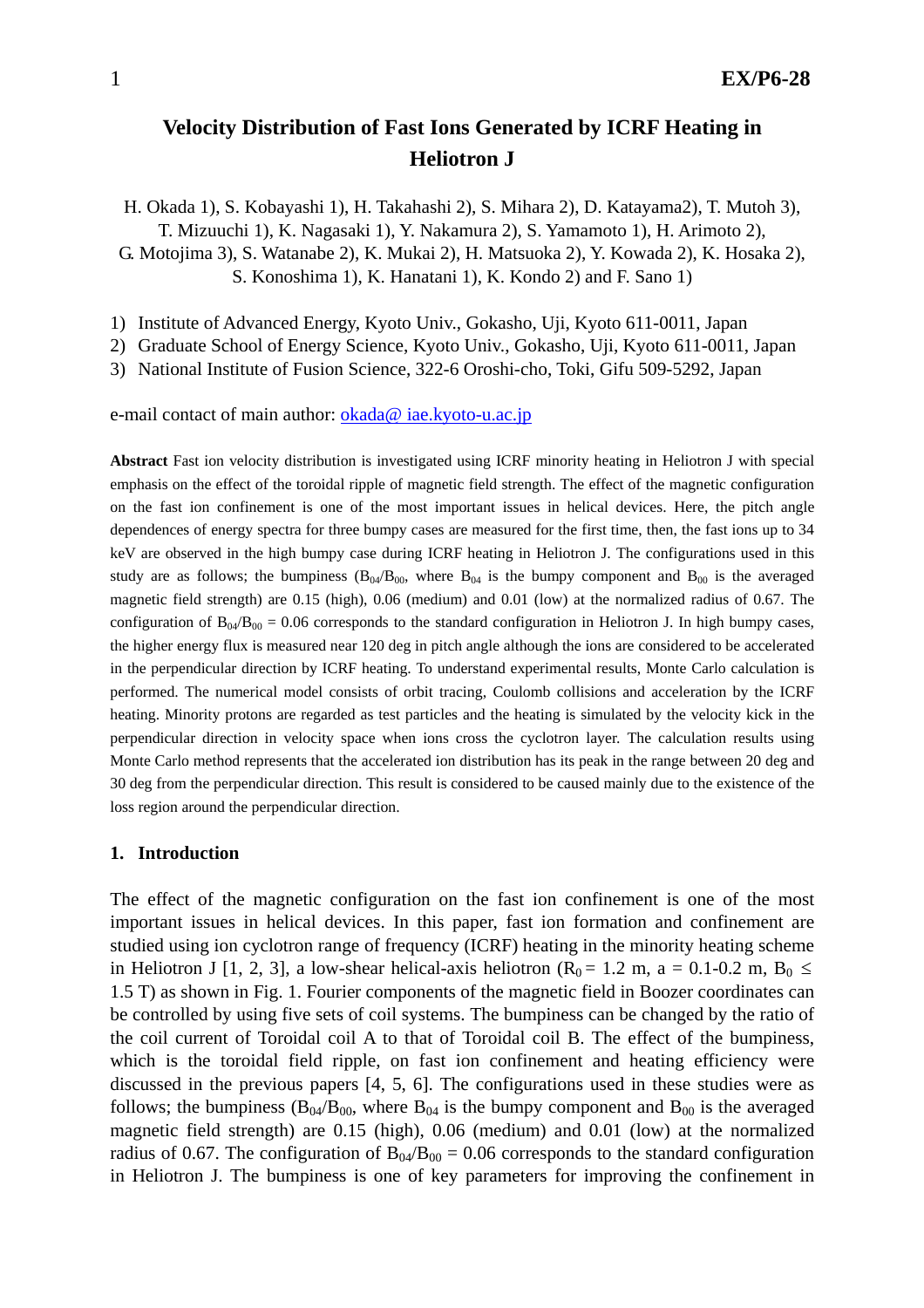Heliotron J configuration [3].

The good confinement of fast ions and the high efficiency of ICRF heating in the high bumpy case were reported [6]. However, the energy spectra of minority protons were measured only at the fixed pitch angle except for the medium bumpy case [5]. The highest effective temperature of the high energy tail was observed at the pitch angle different from the perpendicular to the magnetic field in the medium bumpy case although the acceleration of minority ions by the ICRF heating is perpendicular. In this paper, the energy spectra for various pitch angles in three bumpy cases mentioned above are observed widely in velocity space by using charge-exchange neutral particle analyzer (CX-NPA) to clarify velocity distribution under the existence of ICRF heating source. Then, orbit calculation and Monte Carlo analysis with ICRF heating term and collisional damping term are carried out to clarify the effect of the bumpiness on the formation and confinement of fast ions.

#### **2. Experimental Setup**

Two ICRF loop antennas are installed on the low-field side of Helitoron J as shown in Fig. 2. Each antenna is fed by an independent transmitter. This section corresponds to the corner section of a Heliotron J plasma, where the mod-B surface has a tokamak-like structure. The cyclotron-resonance layer is located near the axis with a frequency of 19 MHz in the STD configuration. The frequency is changed so that the resonance layer is shifted to the selected position. The ICRF wave is radiated from the antenna on the low-field side to ECH target plasmas. The phase between the two antenna currents can be controlled by a phase shifter at the first stage oscillators. The two loop antennas are used for the experiment under almost equally powered condition. Plasmas are generated by using a 70 GHz ECH beam injected vertically from the upper port in the straight section of Heliotron J. The power of ECH is from 300 to



*Fig.1. A schematic view of Heliotron J device and its coil system. The major radius of the torus is 1.2 m. The main vertical coil is not illustrated since it has a large radius (3.5 m).* 



*Fig. 2. A schematic view of two antenna loops, the plasma shape, the proton*   $c$ *yclotron-resonance layer* ( $\omega_H$ ), the left-hand *cut-off layer, the two-ion hybrid resonance layer, and the mod-B surface in the poloidal cross-section at the corner section of Heliotrn J. The cutoff and resonance layers are calculated with the parameters: ICRF frequency = 19 MHz, density =*  $0.5 \times 10^{19} \text{ m}^3$ *,*  $B_0 = 1.32$  *T, minority ratio = 0.1, and k<sub>//</sub> =*  $0.53 m<sup>-1</sup>$ .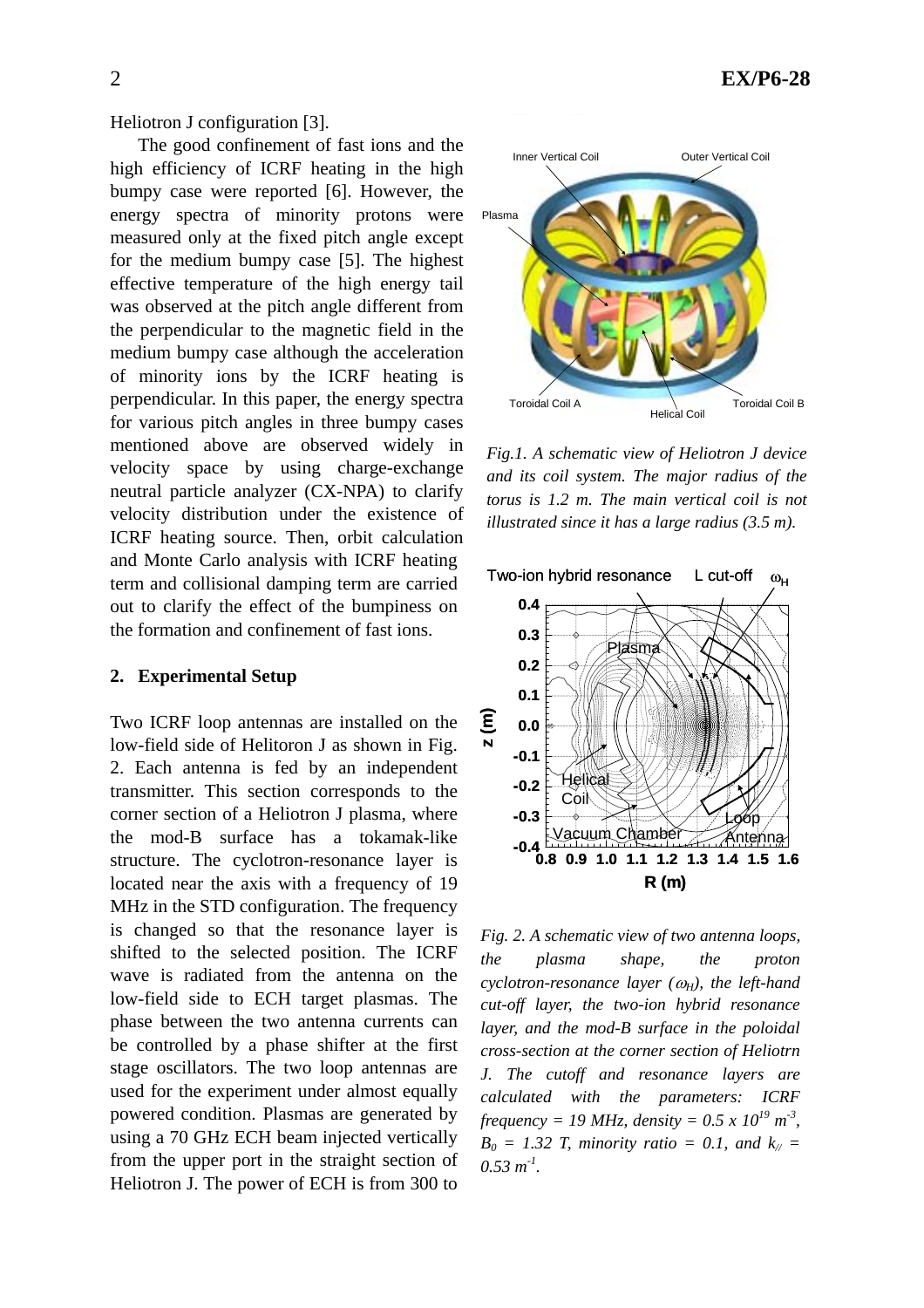350 kW. For keeping the ECH resonance condition, the magnetic field strength adjusted to be constant in the ECH injection position. Therefore, the magnetic strength in the poloidal cross section of the ICRF antenna is changed for different bumpy configuration. The frequency of the injected ICRF wave is adjusted so that the resonance layer is positioned near the magnetic axis: 23.2 MHz for the high bumpiness and 19

MHz for the medium and low bumpy cases. An ICRF pulse of 23.2 MHz or 19 MHz is injected into an ECH target plasma where  $T_i(0) = 0.2$  keV,  $T_e(0) = 0.7$ -0.8 keV and  $\bar{n}_e$  $0.4 \times 10^{19}$  m<sup>-3</sup>. ICRF injection power is in the range from 250 kW to 300 kW. The minority heating mode is selected to generate fast ions with deuterium as the majority species and hydrogen as the minority.

A CX-NPA is equipped to analyze the energetic ions, which has the ability of scanning in the toroidal and poloidal directions in order to research ions in the wide range of the velocity distribution. The CX-NPA has 10 channels for hydrogen and 10 channels for deuterium. The type of the analyzer is *E//B*. The energy range is from 0.4 to 80 keV for hydrogen and from 0.2 to 40 keV for deuterium with the energy resolution in the range from 4 to 10%. It can be scanned in the toroidal direction from  $-10$  to  $+18$  deg and in poloidal direction from -3 to 10 deg in order to observe charge-exchange neutrals in the wide range of the velocity distribution. The origin is the normal direction to the torus for the toroidal angle and the horizontal direction for the poloidal angle. For the poloidal direction the CX-NPA is determined so that the line of sight of the CX-NPA crosses the magnetic axis for every toroidal angle in this experiment.

*Fig. 3. Minority hydrogen spectra for various pitch angles in the high bumpy (a), the medium bumpy (b) and the low bumpy (c) configurations. By changing the toroidal and poloidal angles of CX-NPA, the energy spectra were measured. The line of sight of the CX-NPA crosses the magnetic axis for all cases.* 

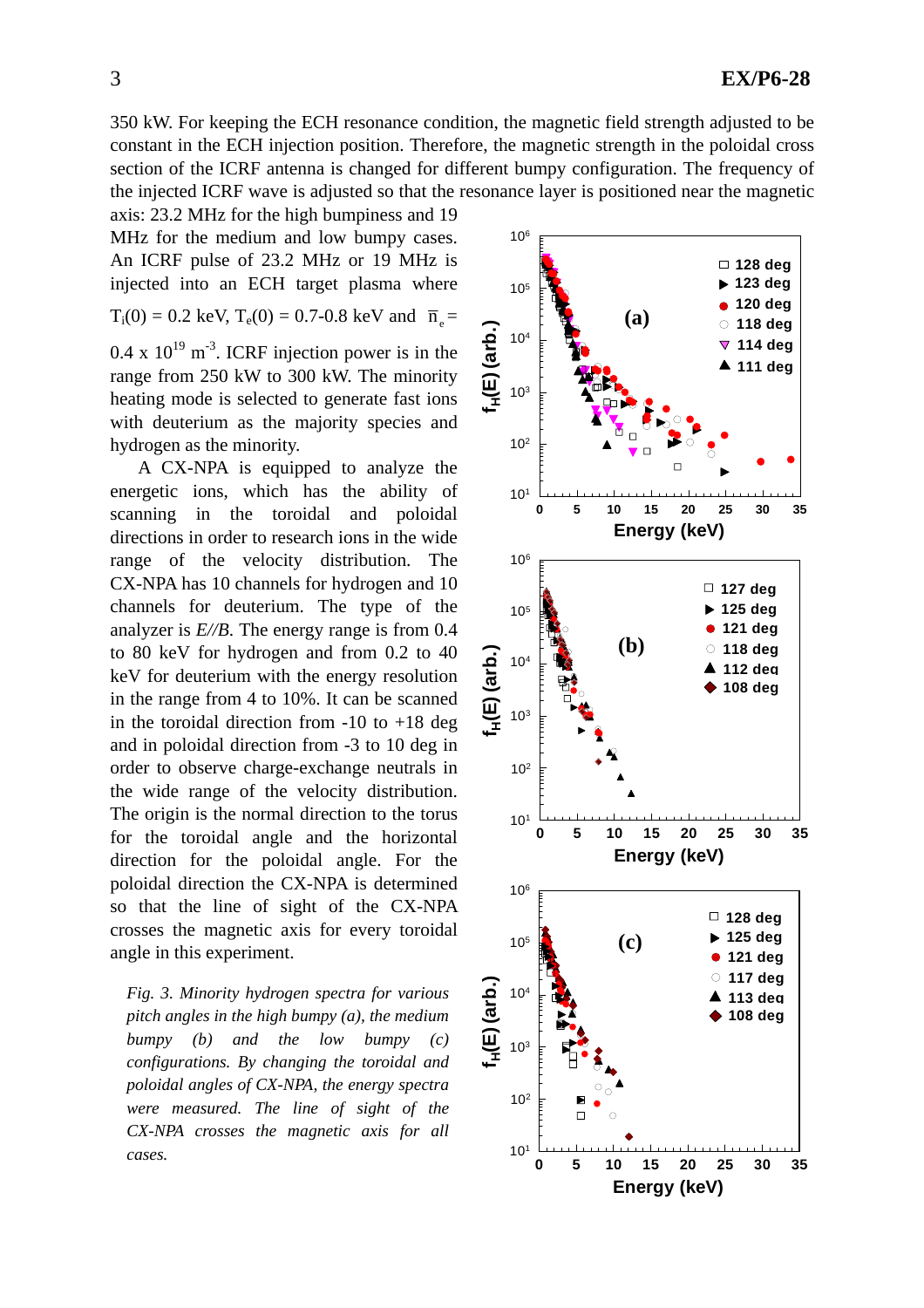#### **3. Measured velocity distributions**

Figure 3 shows measured minority hydrogen energy spectra for various pitch angles by changing toroidal angle of a CX-NPA for three bumpy cases mentioned above. In high bumpy



*Fig. 4. Minority hydrogen spectra for various pitch angles in the medium bumpy (a) and low bumpy (b) configurations. These figures are expanded in energy range from Figs. 3(b) and 3(c).* 

case (a), the ion flux is observed up to 34 keV at the pitch angle of 120 deg. Such high energy

particles cannot be observed in the medium and low bumpy configurations. The angle where the highest tail is observed is about 30 deg from the perpendicular direction to the magnetic field. Toward 90 deg, the tail component decreases shown in Fig. 3(a). The tail decreases from the angle of 120 deg as the pitch angle increases as well, since there is no acceleration mechanism in the parallel direction to the magnetic field.

In medium and low bumpy cases, there is no fast ion observed over 15 keV as shown in Fig. 3(b) and (c). The dependence of the energy spectrum on the pitch angle is also different from the high bumpy case. The figures of these cases are expanded in energy as shown in Fig. 4 to see the structures well. In the range from 108 deg to 121 deg, the



*Fig. 5. Effective temperature estimated in the energy range below 7 keV for each energy dpectrum.* 

slope in Fig. 4(a) is gentle and the abundant high energy fluxes are observed. Then, the slope becomes steeper in the angles of 125 deg and 127 deg. In the low bumpy case (Fig. 4 (b)), the energy spectra at the pitch angles of 108 and 113 are almost same. Then, the slope becomes steeper continuously with the pitch angle. The dependences of the velocity distributions on pitch angle have different characteristic for three bumpy cases. Among them, the high bumpy case is recognized as the most preferable configuration for the fast ion formation and confinement in ICRF minority scheme.

The effective temperature for the minority protons is estimated from the slope of the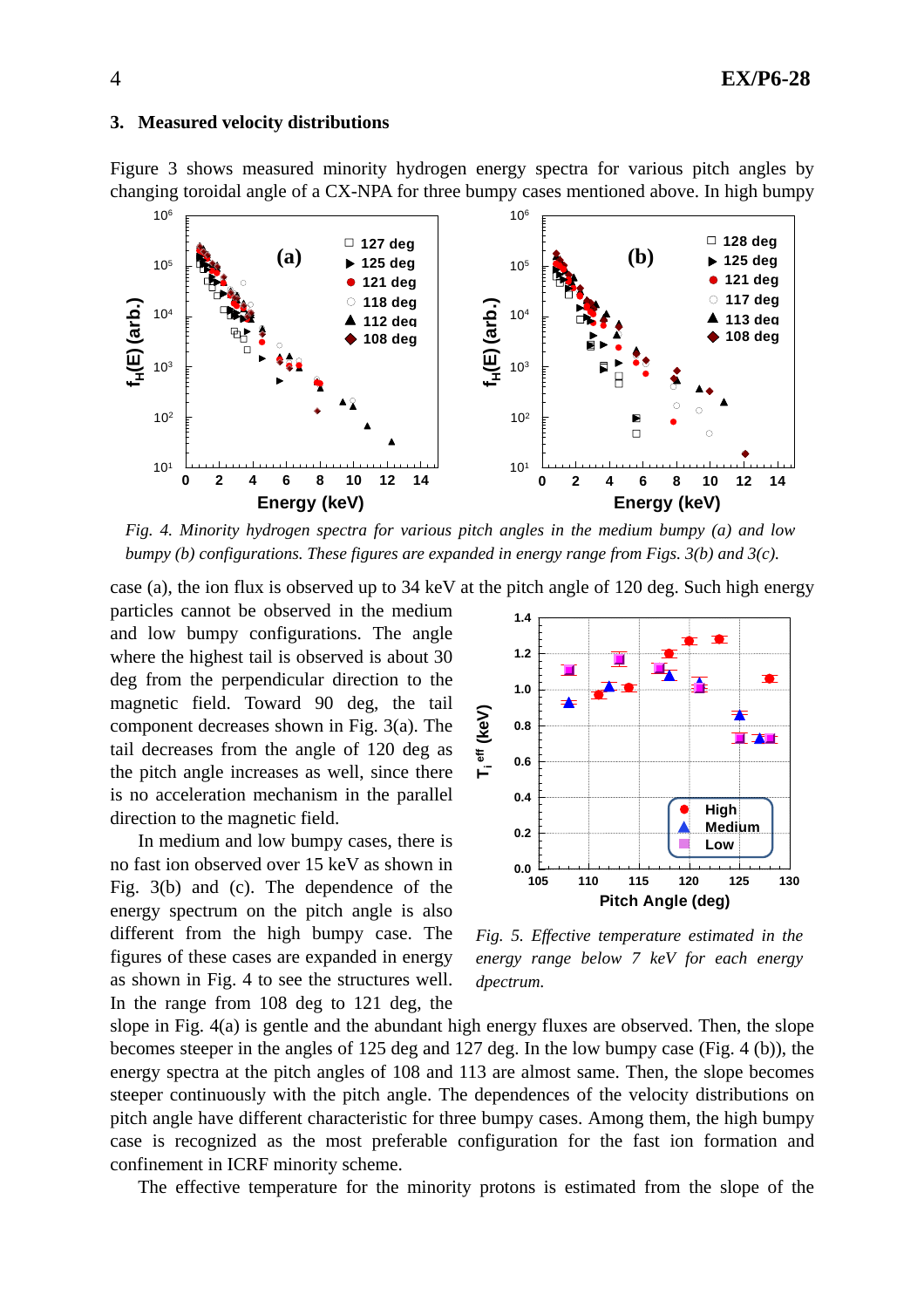energy spectra below 7 keV. The effective temperature clearly represents the changes in the velocity space for three bumpy cases as shown in Fig. 5. It is already known that there is large loss region in the outside region of the torus at the corner section, where the ICRF antennas are installed. It is expected that the existence of the loss region affects the fast ion distribution in velocity space. However, it is difficult to estimate the effect of the loss region structure on the fast ion confinement, because it is different at each position. The numerical analysis using Monte Carlo method is useful to reproduce such conditions in the complicated field structure like Helitoron J magnetic field.

## **4. Monte Carlo Analysis**

To understand experimental results, Monte Carlo calculation is performed. The numerical model consists of orbit tracing, Coulomb collisions [7] and acceleration [8] by the ICRF

heating. Minority protons are regarded as test particles and the heating is simulated by the velocity kick in the perpendicular direction in velocity space when ions cross the cyclotron layer. In this calculation, the acceleration term by ICRF heating is proportional to the ICRF electric field amplitudes and this field is given as an input parameter. The field amplitude is determined to match the input power by the ICRF heating. Various standing waves of the rf-electric field appear,



*Fig. 6. Trapped ion orbits starting in the straight section for the high bumpy case (a) and the medium bumpy case (b). The toroidal projection (the smaller one) and the poloidal projection of the orbit are illustrated in each case.* 

caused by the ICRF wave in the plasma cross-section in the usual fast wave heating. The heating profile depends on the plasma parameters and wave frequency. Here, the rf-electric field profile is assumed to be parabolic as in the previous calculation for Heliotron E plasmas [8]. The initial distribution of test ions is uniform in the toroidal and poloidal directions, and parabolic in the radial direction. The initial energy of ions is chosen randomly due to the Maxwell distribution characterized by the bulk ion temperature. Examples of the orbit of trapped ion with energy of 1 keV in Boozer coordinates are shown in Fig. 6 for two configurations under the same initial conditions. The ion in Fig. 6(a) is trapped in one toroidal segment due to high bumpiness and confined in the plasma. The ion in Fig. 6(b), where the bumpiness is weaker, is barely trapped, then, lost finally.

Using 5000 particles, the velocity distributions of the minority protons for three bumpy cases are calculated. The plasma parameters are:  $T_e(0) = 0.7$  keV,  $T_i(0) = 0.3$  keV,  $n_e(0) = 0.5$  x  $10^{19}$  m<sup>-3</sup> and  $Z_{\text{eff}}$  = 3.0. The input rf-field is adjusted so that the input power should be about 100 kW for each case. The orbit tracing with acceleration and collisions is continued during 2 ms. The velocity distribution is saturated within 1 ms in this condition. All figures show the distribution at 1 ms, since the particle number is gradually decreased by loss. The calculated particles are summed for some bounded area in velocity space. The bounded area is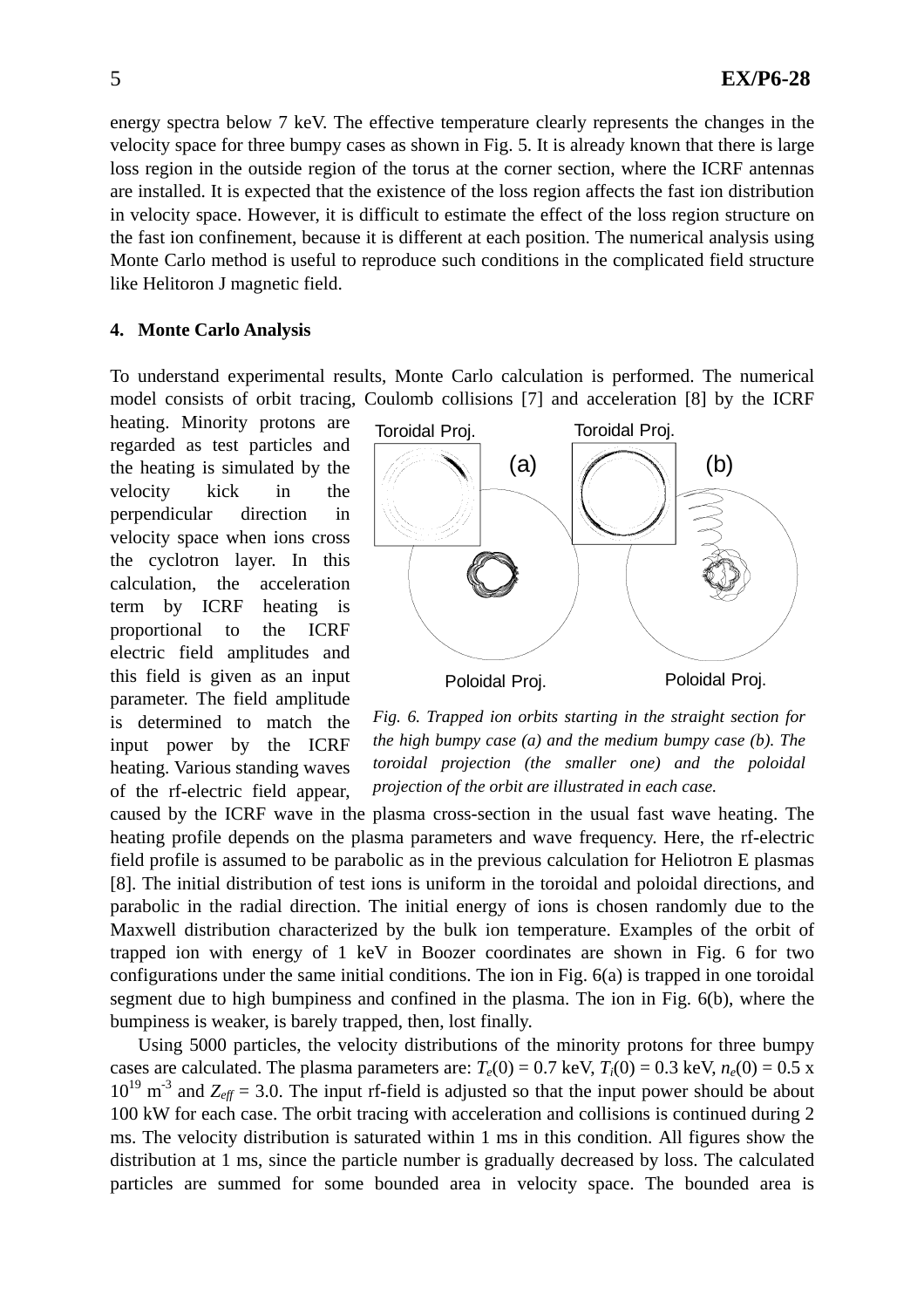characterized as particle energy and pitch angle in this calculation. In Figure 7, the calculated results for three bumpy cases are presented, where the vertical axis corresponds to the logarithm of the ion counts in the area defined due to the energy and the pitch angle.

Figure 7(a) shows the relation of calculated energy spectra to the pitch angle in the high bumpy case. The high energy tail is largest among the three configurations. The high energy ions are generated between 60 deg and 70 deg and between 110 deg and 120 deg in pitch angle. It is noted that the particle with the pitch angle from 5 deg to 15 deg is represented as "10 deg", here. There are high energy ions at 90 deg; however they are not so large. The asymmetry against the pitch angle of 90 deg can be found in Fig 7(a). The tail near 60 deg is larger than that near 120 deg. In the experiment, the high energy tail is observed in the high bumpy case and it has a peak near 120 deg. However, the tail is decreased rapidly as the decrease of the pitch angle in the experiment.

There is little tail in the medium bumpy case as shown in Fig. 7(b). The asymmetry at the 90 deg is also weak. The fast ion distribution is almost same from 70 deg to 120 deg. The difference of the energy spectra



*Fig. 7. Calculated pitch angle dependence of energy spectra in the high bumpy case (a), the medium bumpy case (b) and the low bumpy case (c). Five thousands particles are used for each calculation.*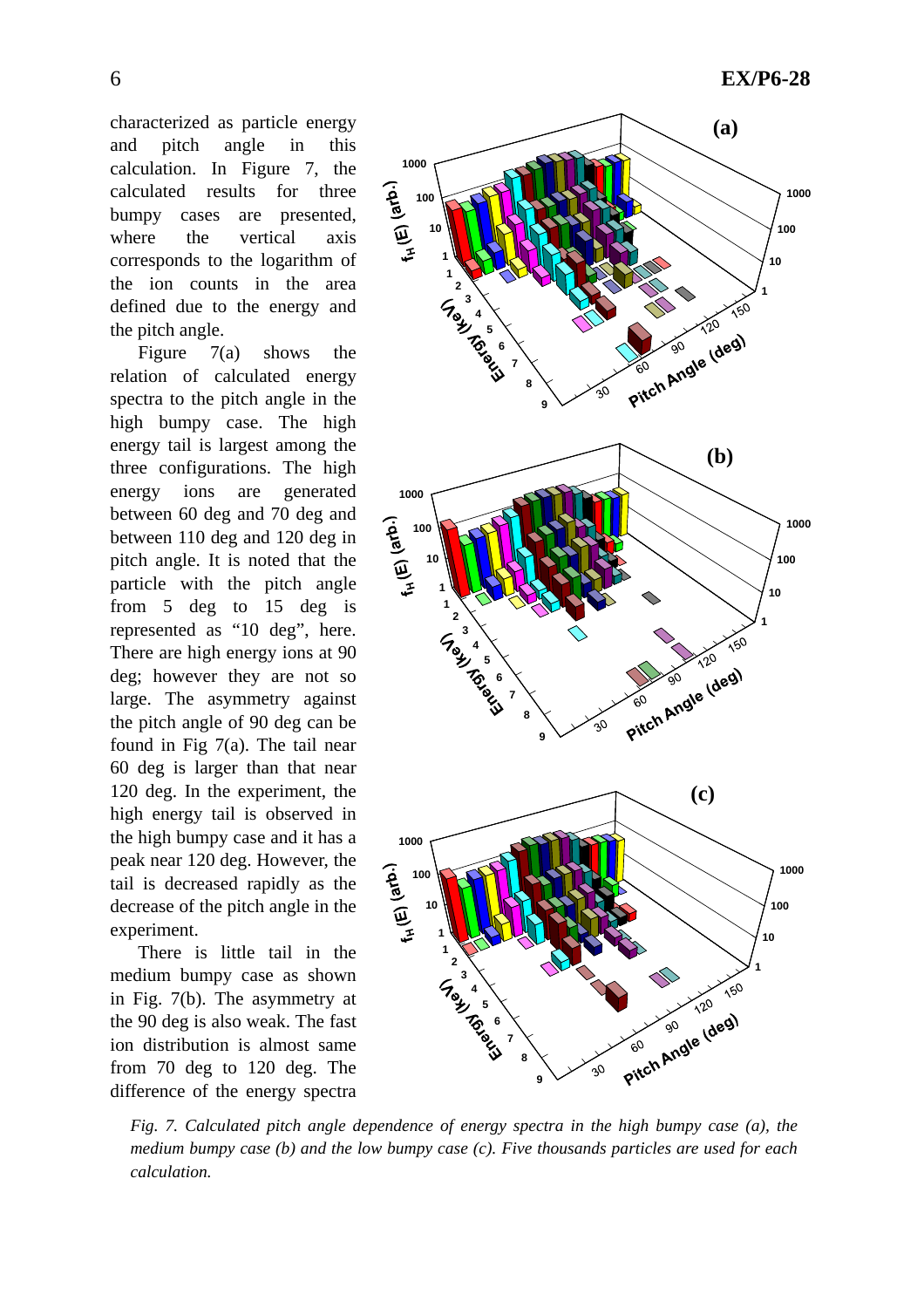among this pitch angle range in experiment is also very small as shown in Fig. 4(a) and Fig. 5. The tail is observed in the low bumpy case shown in Fig. 7(c) although it is smaller than that in the high bumpy case. The tail component is observed at the angles of 70 deg, 110 deg and 120 deg. The high energy component is decreased little towards the perpendicular direction and it is decreased rapidly towards the parallel direction. In the experiment results shown in Fig. 4(b) and Fig 5, the fast ions is increased towards 90 deg and almost constant from 108 deg to 117 deg. Both results agree well.

The calculation results using Monte Carlo method represents that the accelerated ion distribution has its peak in the range between 20 deg and 30 deg from the perpendicular direction in the high and low bumpy cases and there is little tail in the medium bumpy case. This result is considered to be caused mainly due to the existence of the loss region around the perpendicular direction [6]. On the outer side of the torus in the cross section of the corner section, the loss region is largest for all cases. Therefore, the structure of the loss region at this position is very important to improve the fast ion confinement. However, integrated analysis is needed to understand the experimental results since Coulomb collisions and acceleration by the ICRF heating are also important for the fast ion formation and confinement. Using Monte Carlo calculation, the dependences of the high energy tail distribution on the pitch angle and on the field configuration (bumpy component) are reproduced and they agree with the experimental results qualitatively.

## **5. Summary**

Fast ion velocity distribution is investigated using ICRF minority heating in Heliotron J with special emphasis on the effect of the toroidal ripple of magnetic field strength. The effect of the magnetic configuration on the fast ion confinement is one of the most important issues in helical devices. The pitch angle dependences of energy spectra for three bumpy cases are measured. In the high bumpy case, the fast ions up to 34 keV are observed for the first time during ICRF heating in Heliotron J. In the energy spectra of the minority protons, high energy tail can be found in the high and low bumpy cases. The tail is largest in the high bumpy case, then, the high bumpy configuration is most preferable for the fast ion formation and confinement. The direction of the high energy tail formation is not perpendicular to the magnetic field and has the deviation of 20 -30 deg. This result is considered to be caused mainly due to the existence of the loss region around the perpendicular direction. When the effective temperature is estimated in the high energy component, the dependences on the pitch angle among three bumpy cases are different from each other.

To understand experimental results, Monte Carlo calculation is performed. The numerical model consists of orbit tracing, Coulomb collisions and acceleration by the ICRF heating. Minority protons are regarded as test particles. The calculation results using Monte Carlo method represents are as follows: (1) The high bumpy configuration is the most favorable for the fast ion acceleration and confinement, (2) The tail is created at the pitch angle between 20 deg to 30 deg away from the perpendicular direction, (3) The pitch angle dependence of the energy spectra is very weak in the medium bumpy case. (4) There exists the asymmetry of the energy spectra on the pitch angle against 90 deg. These results except (4) agree with the experimental results. There is no experimental data for the result of (4). It is found that Monte Carlo procedure is very useful to estimate the fast ion formation and confinement in the complex field structure like Heliotron J magnetic field. From the result of (4), it is expected that the larger tail would be exist in the high and low bumpy configurations on the opposite